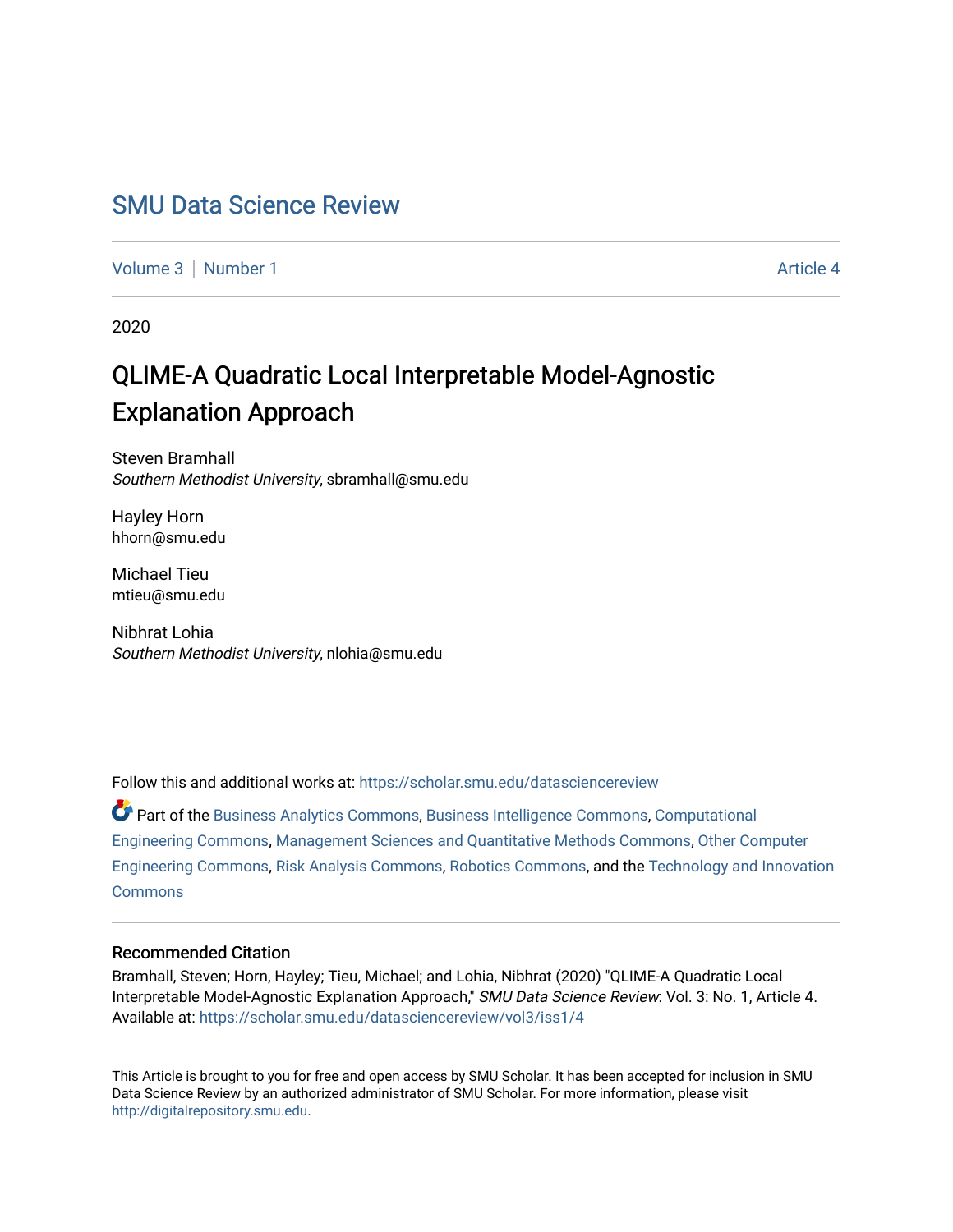# QLIME: A Quadratic Local Interpretable Model-Agnostic Explanation Approach

Steven Bramhall, Hayley Horn, Michael Tieu, and Nibhrat Lohia

Masters of Science in Data Science, Southern Methodist University, Dallas TX 75205, USA {sbramhall, hhorn, mtieu, nlohia}@smu.edu

Abstract. In this paper, we introduce a proof of concept that addresses the assumption and limitation of linear local boundaries by Local Interpretable Model-Agnostic Explanations (LIME), a popular technique used to add interpretability and explainability to black box models. LIME is a versatile explainer capable of handling different types of data and models. At the local level, LIME creates a linear relationship for a given prediction through generated sample points to present feature importance. We redefine the linear relationships presented by LIME as quadratic relationships and expand its flexibility in non-linear cases and improve the accuracy of feature interpretations. We coin this use of quadratic relationships as QLIME and demonstrate its viability by comparing its utility to LIME on a black box model. Using data from a global staffing company, the goal of the model is to predict successful candidate placements. QLIME adds explainability to the model and shows an improvement for both successful and unsuccessful predictions, and our quadratic approach is validated with mean squared error (MSE) improvements of 3.8% and 2.9%.

#### 1 Introduction

Artificial intelligence (AI) powers the logic behind many everyday activities and the growth of AI integration continues. AI is especially prevalent in product and movie recommendations, chatbots, disease diagnoses, or forecast predictions [1]. By 2021, global investment in these fields are expected to reach upwards of \$52 billion USD with an estimated revenue of nearly \$2.6 trillion USD [2]. However, AI models often face challenges in adoption.

Data science is an umbrella term that encompasses both AI and machine learning (ML). The models used in AI are developed and refined for better performance and a focus on improving metrics such as accuracy at the expense of interpretation [3] [2]. These opaque solutions are known as black box models and can obscure features and include a mechanism of bias and misunderstanding [4].

The lack of interpretability arising from black box models challenges workplace adoption [5]. While these types of algorithms are helpful with analyzing data and making predictions and decisions, their immediate use can bring about some skepticism due to a lack of transparency [6]. According to a 2019 study by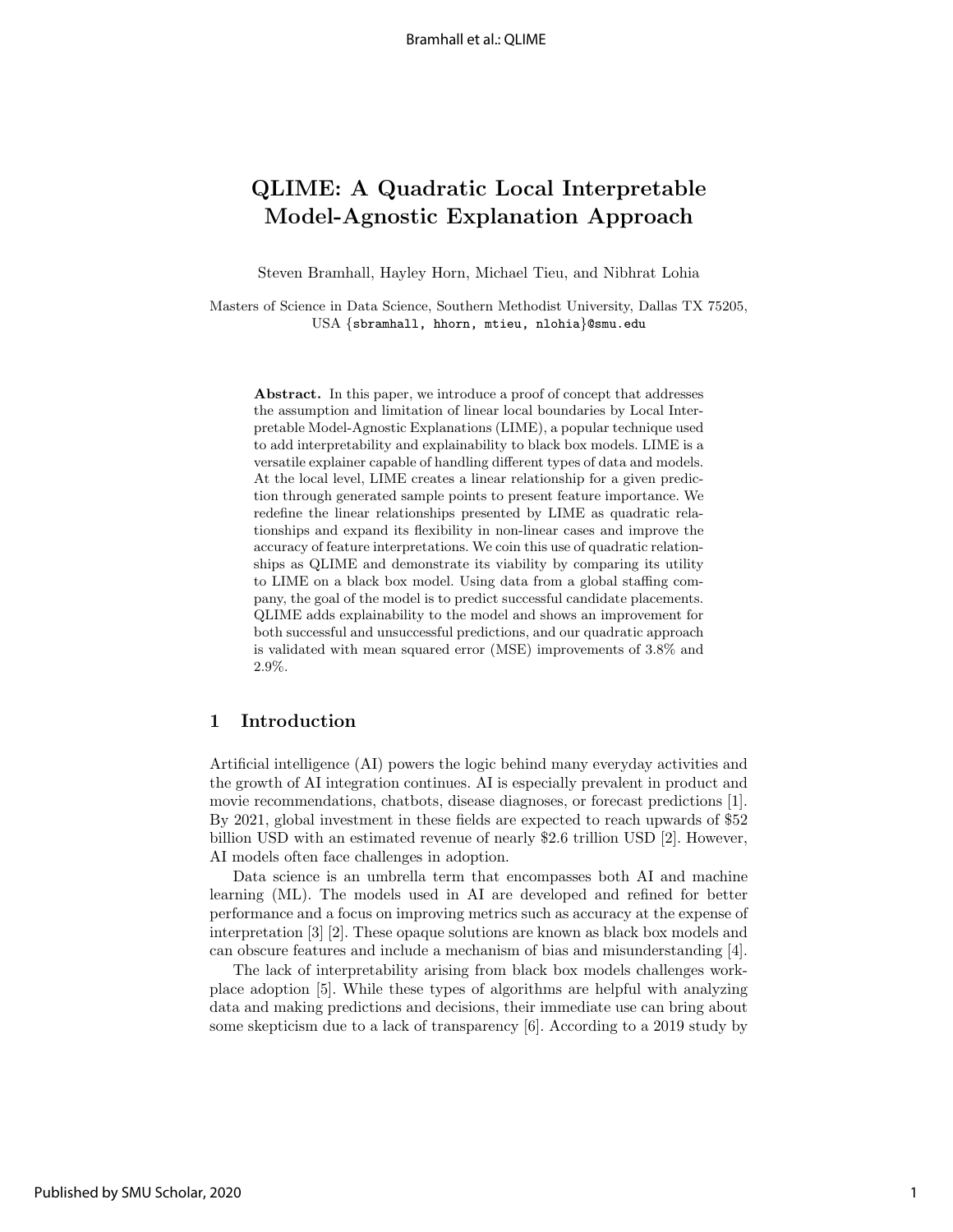the International Institute for Analytics, only 10% of companies have successfully deployed enterprise AI models [7]. Understanding the rationale behind a model's predictions would help with the acceptance of a model. Especially true of financial [8], medical [9], and legal [10] industries, regulatory bodies have strict requirements on model explainability.

Explainable AI (XAI) is a research field with a goal of bringing transparency to black box models and making them interpretable and understandable to human users. Explainability comes from the result of a number of topics in AI. These topics include 1) transparency which is the right to interpretable explanations regarding predictions, 2) causality being the right to a mechanistic understanding behind a learned model, 3) bias to ensure that learned models have an unbiased view of the world, 4) fairness to verify that decisions from learned models were made fairly, and 5) safety to bring confidence in the reliability of a learned model such as confidence intervals [11].

Attention towards the explainability of black box models has surged recently in both academia and practice, partly due to the widespread interest towards expanded use of black box models [2]. Currently, there are a handful of explainability frameworks for data scientists to apply to their models. Choosing an explainability framework is largely dependent on the data, model application, and requirements.

Our contributions in this paper are motivated by a case from a global staffing company. Employee matching is either overly laborious or leverages a black box system that provides matches with no details on the match criteria. As a result, placement managers individually assign job candidates to jobs in a subjective manner, versus a data driven approach. This results in a higher than desired turnover and uncompleted job assignments.

Prediction models can be a huge benefit for staffing companies but the lack of transparency hinders its adoption [12]. We address interpretability by applying a Local Interpretable Model-Agnostic Explanations (LIME) based technique and propose the use of a Quadratic Local Interpretable Model-Agnostic Explanations (QLIME) technique. QLIME expands on the linear limitations of LIME by redefining these linear relationships to be quadratic. In doing so, we maintain the integrity of LIME as a computationally quick and powerful explainer while adjusting for non-linear relationships using a quadratic approximation. We utilize this QLIME framework on a black box model predicting employee placement success to test its viability. The novelty of QLIME improves the mean squared error (MSE) that LIME's linear relationship provides at the local level. This proof of concept addresses LIME's linear limitation when boundaries are non-linear.

The remainder of this paper is organized as follows. Section II presents an overview of some examples of available explainers. Section III outlines the methodology of our black box model and QLIME implementation. In Section IV, we compare our results of using QLIME and LIME and discuss some implications in Section V. Finally, we present our conclusions and opportunities for future research in Section VI.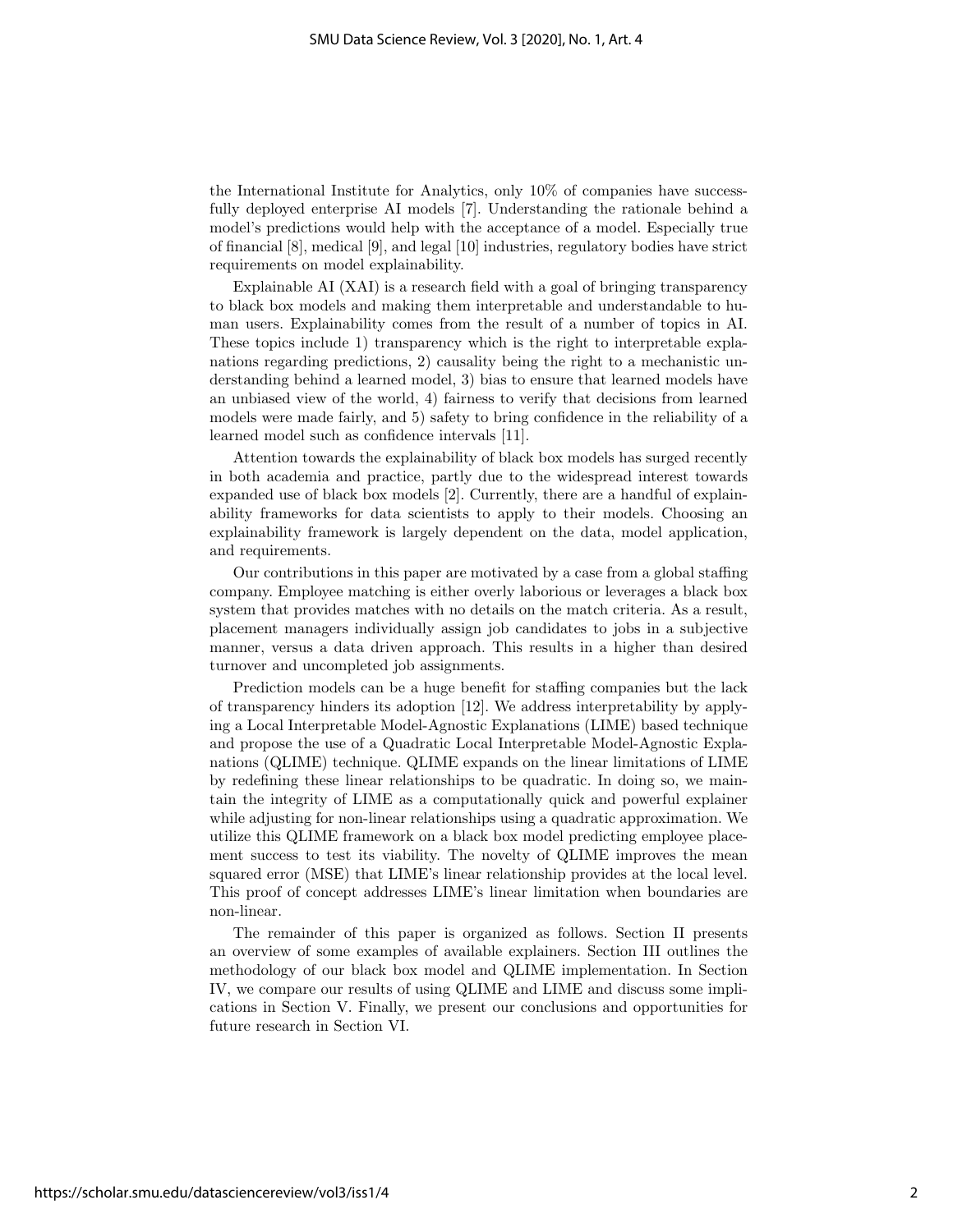# 2 Overview of Explainer Frameworks

As modeling methods are developed with uninterpretable outputs, different approaches to create frameworks for explaining feature importance are undertaken. Most applications for AI fall into data categories for image, text, tabular, or any combination of these data types. However, not all explainers are versatile enough to accommodate all three data types. SHAP (SHapley Additive exPlanations) and LIME are the two primary explainers that can handle these three data types.

Interpretation of explanations must also be human understandable [13]. For example, the Principal Component Analysis (PCA) method may be used to reduce feature dimensionality to produce inputs to the model [14]. These inputs may not be human understandable, and therefore, the variables that feed the PCA should be considered in the explanation not the PCA's feature reduced set.

#### 2.1 SHAP

In 2017, a unified framework for interpreting models called SHAP [15] was developed, named after the "Shapley Values" technique in game theory developed by L. S. Shapley. The Shapley values describe how much any feature contributes to the prediction of a model, and SHAP considers all possible permutations of a model. This makes SHAP comprehensive and as a result it is computationally intensive. SHAP is a post hoc explainer, meaning it is applied after the model, and uses a class called additive feature attribution. SHAP is model agnostic, and can be used with images and tabular data. However, due to the computational requirements of SHAP, we selected a LIME based post hoc explainer.

#### 2.2 LIME

The LIME explainer is a local and thus less computationally intensive alternative to SHAP. LIME trains local interpretable models to approximate individual predictions in a series of steps. This process involves perturbing the inputs, followed by observing the output of the general (black box) model to understand how the predictions change with different observations. If perturbations at the local level produce a change in the general model, the feature is deemed important. The level of change determines the ranking of feature importance.

LIME explanations are determined by equation 1 below [13]. G represents potentially interpretable models such as general linear models and decision trees. Each individual model in  $G$  is represented by  $g$ . The measure of complexity of  $g$ is  $\Omega(q)$ . For example, the number of trees could be a measure of complexity in a decision tree. In this case, the number of trees would be represented by  $\Omega(g)$ . The general or black box model being explained is f. The fidelity or measure of how faithful g is in approximating f is L. Fidelity looks at how closely the local model represents the general model at the local level. The explanation of L occurs within the defined locality  $\Pi_x$  and the goal of LIME is to minimize L and  $Ω(g)$  [13] [16].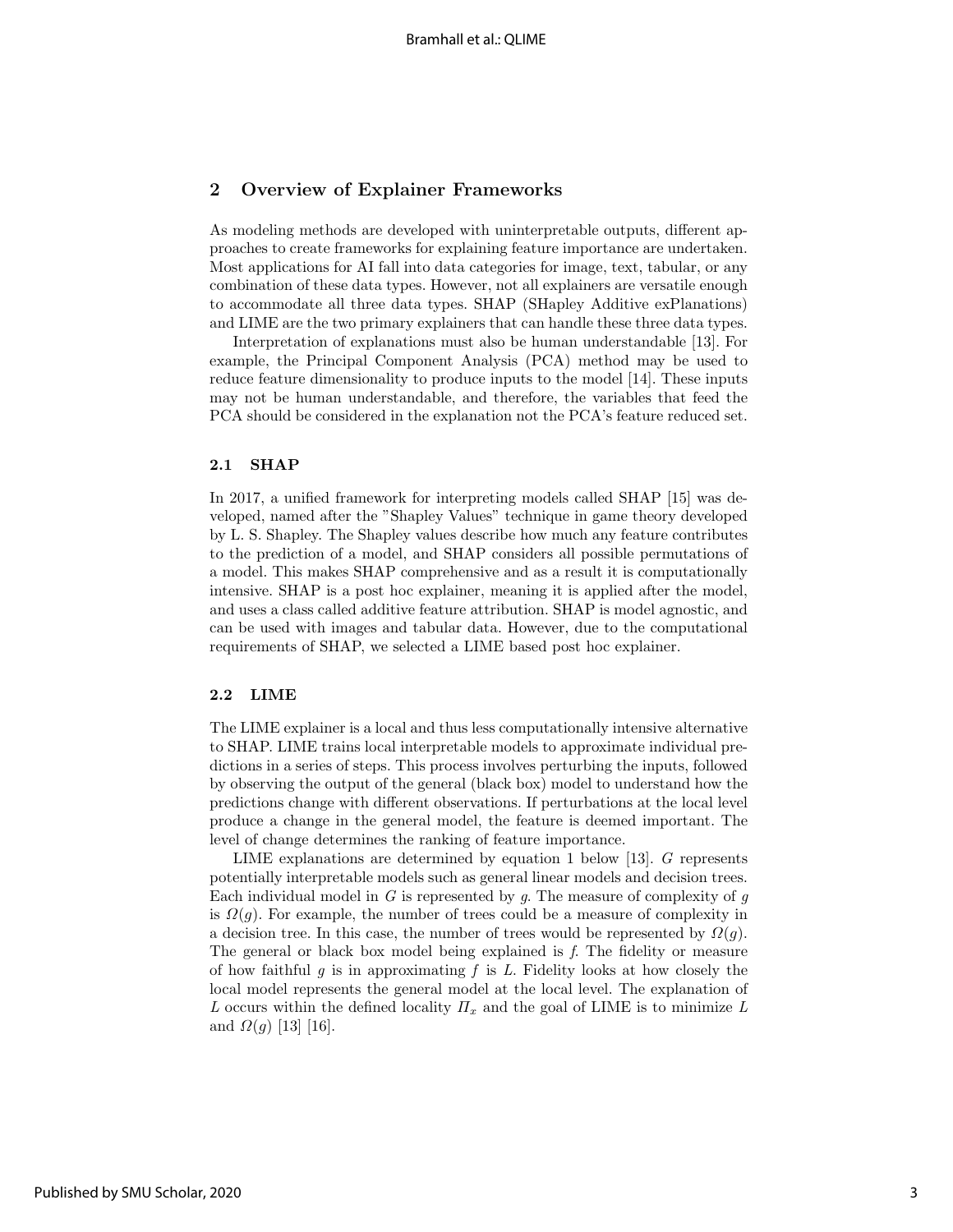$$
\xi(x) = argmin L(f, g, \Pi_x) + \Omega(g), g \in G \tag{1}
$$

The LIME technique can be a great option for creating interpretable model explanations but there are limitations. A linear function may not be enough to explain local perturbations for non-linear behaviors. In some cases, reducing the locality may be helpful but each problem may require creative and custom solutions and a local boundary that is too narrow risks efficacy. A deterministic approach to capture a sample relevant to the data may be more appropriate than random perturbations [17]. Figure 1 shows an example of weighted perturbations around a point of interest within local boundaries.



Fig. 1. Perturbed and Weighted Points Around the Point of Interest.

# 3 Methodology

The need for explainability arises from more complex, black box models that offer limited, if any, human understandable interpretations. While there are many models that are interpretable (such as generalized linear models or random forests), neural networks and ensembles are becoming more popular.

We use data from a staffing agency to create an ensemble of three models. This black box model serves as an example to which we can obtain explanations. Using the LIME framework as a foundation, we also introduce the intuition behind obtaining and using a quadratic approximation. LIME is available as an open source Python package. To implement our quadratic transformation, we created customized Python code that provides access to each step in the LIME framework shown in Figure 6.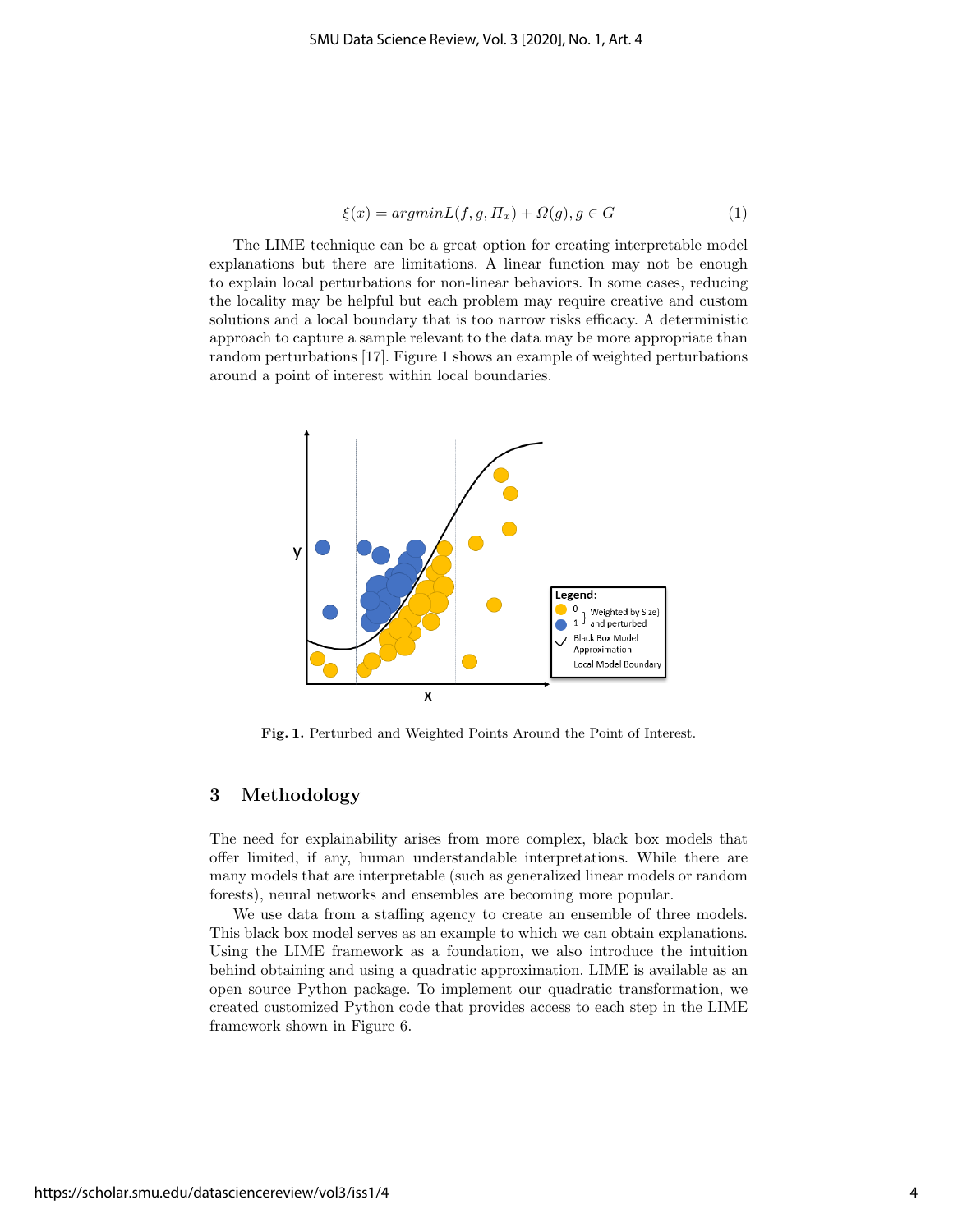#### 3.1 Data

Our data comes from a global industrial staffing company utilizing a franchise model with hundreds of locations within the United States. The company has grown through acquisitions and as a result the data falls short on consistency in formatting and completion. To remedy data issues, we used a combination of data munging techniques using both Python and Alteryx to condition the data into a format appropriate for analysis.

Our final data set contains 64 features and one predictor label. Table 1 shows a categorized summary of the data with indications of created, existing, and consolidated features. To capture resume and job posting information, a Natural Language Processing (NLP) technique was used to engineer a similarity feature. The similarity calculation uses cosine similarity and a spaCy English dictionary, a technique leveraged for similar semantic analysis [18]. We created our target variable based on the number of hours an employee worked at a job with a success cutoff of 80+ hours. Data with expected assignments less than this cutoff were removed to prevent undue bias for the unsuccessful class. Our binary classifier models use 1 to indicate a job placement success and a 0 to represent unsuccessful job placements. The 0 and 1 indicators are used in remainder of this paper. Figure 2 shows the balance of the label which is relatively balanced with a 43/57 split.

| Category              |    |    | Created Existing Consolidated Grand Total |
|-----------------------|----|----|-------------------------------------------|
| Geography             | 3  |    | 3                                         |
| Job Details           | 2  | 24 | 26                                        |
| Pay                   |    |    |                                           |
| Schedule              | 6  |    |                                           |
| Skills and Experience |    | 24 | 26                                        |
| <b>NLP</b>            |    |    |                                           |
| Label                 |    |    |                                           |
| Grand Total           | 13 | 48 | 65                                        |

Table 1. The Model Features and Label.



Fig. 2. Balance of Data Labels.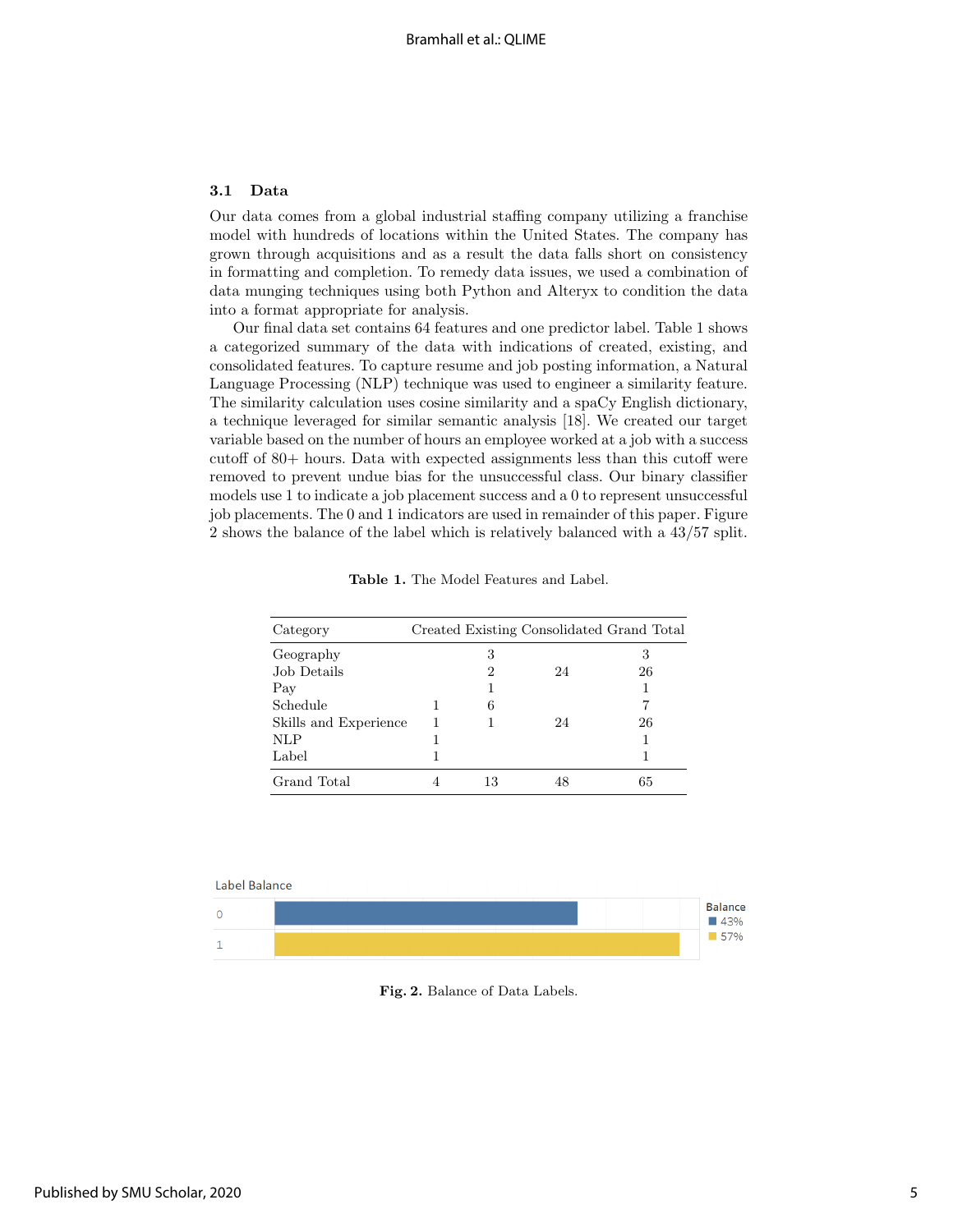The data is comprised of 50MM+ records regarding employee or job geography, skills and skill requirements, experience, and availability needs and preferences. After cleaning and filtering to recent years (2017+) and relevant geographies, we were left with 2.5MM records. Figure 3 shows the employee placements made by the staffing company in the US.



Fig. 3. Employee Placements in the US, color coded by Success.

#### 3.2 Generating a black box model

While there are many cases where a single model is best suited for a problem, situations arise where multiple models compete against each other for their utility. Ensembling multiple models together is increasing in popularity but is limited in use due to the added complexity of doing so. For the purposes of creating a black box model with high complexity to gauge the performance of both QLIME and LIME, we look at a stacked ensemble of three models:

- 1. Generalized Linear Model (GLM): A common and well understood approach to predicting outputs based on given inputs are linear models. These models can be very elementary and use only one variable or can be complex and use a variety of variables to predict an output [19].
- 2. Random Forest (RF): Classifiers represent another approach to machine learning. A random forest classifier is a decision tree algorithm that utilizes several decision tree models to aggregate a single prediction [20].
- 3. Gradient Boosting Machine (GBM): An alternative decision tree approach is known as gradient boosting machine, where a gradient descent is used to gauge a forward stage-wise additive model and thus minimize the loss [21].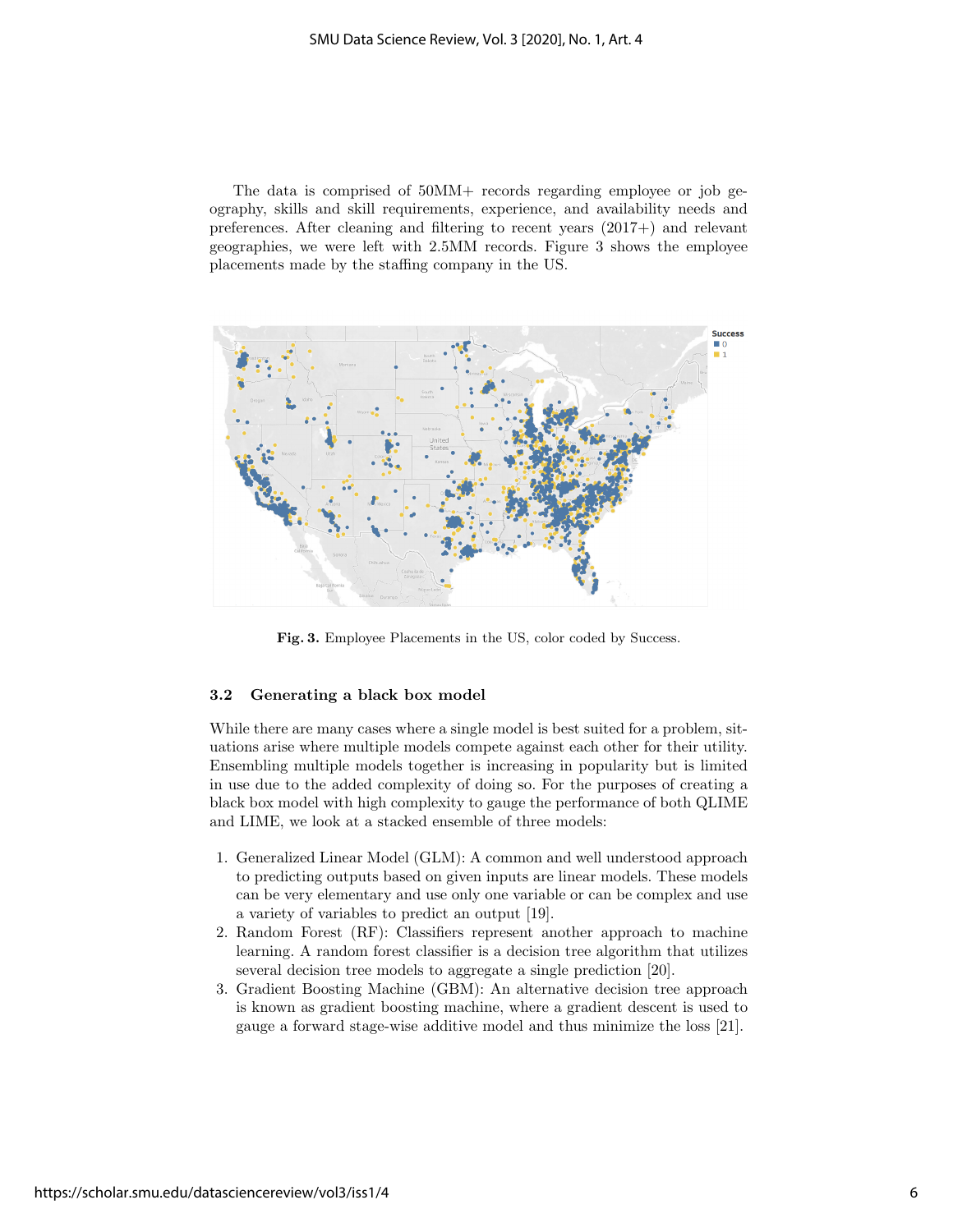Each of the four models (GLM, RF, GBM, and ensemble) were created using H2O.ai, an open-source machine learning product. All models were trained and tested using an 80/20 train/test split. The ensemble model uses a stacked technique. This technique is an improvement over an averaging ensemble where each model contributes the same amount to the prediction. A weighted average ensemble weights the more successful models more than the others. Our stacked approach aims to improve upon the weighted average approach by taking the outputs of sub-models and uses them as inputs to learn the best way to combine the input predictions to optimize final predictions [22].

#### 3.3 QLIME

The intuition behind LIME is to bridge the gap between interpretability and model creation (particularly those in the more complex categories), essentially turning "black box" algorithms into "white-box" ones. LIME's framework produces linear approximations of key features in order to demonstrate what features or attributes hold the greatest influential impact on our models. Incorrect patterns within the classifier outputs can then be corrected. While this brings interpretability into the ever-growing pool of classifiers, this process holds an inherent limitation by assuming all boundaries are linear [23]. Fundamentally, LIME relies on sparse linear explanations to approximate feature importance by looking at the magnitude and direction of coefficients. Least squared error is used as a loss function for the linear regressions. This brings quantitative and qualitative understanding of our models, but its reliance becomes heavily unfavorable in nonlinear relationships between features and predictions.

We relate this process to taking the derivative of a higher order (quadratic) function in order to arrive at a simpler, linear generalization of the relationship between a variable and our output within a certain localized boundary. This generalization is essentially the slope or correlation between these two entities. This slope is expected to change as our features change in value; for the purposes of this paper, the dynamic slope will be treated as a static one, as listed in our assumptions below.

For QLIME, we treat our linear approximations as tangential steps (derivatives) within a larger, more complex function. We use this approach to integrate our linear relationships to generate a quadratic function to better explain the relationship between our features and our outputs. Figure 4 shows an example of the improvement QLIME has over LIME for a non-linear boundary and the following assumptions are made:

- 1. The range (domain) of our feature(s) in LIME's linear approximations is equal to the range of our QLIME approximation and is dependent on our data
- 2. The linear regression captures the relationship between our features and predictions in a tangential fashion, and can therefore be represented as a derivative function of F, where  $F' = G$ .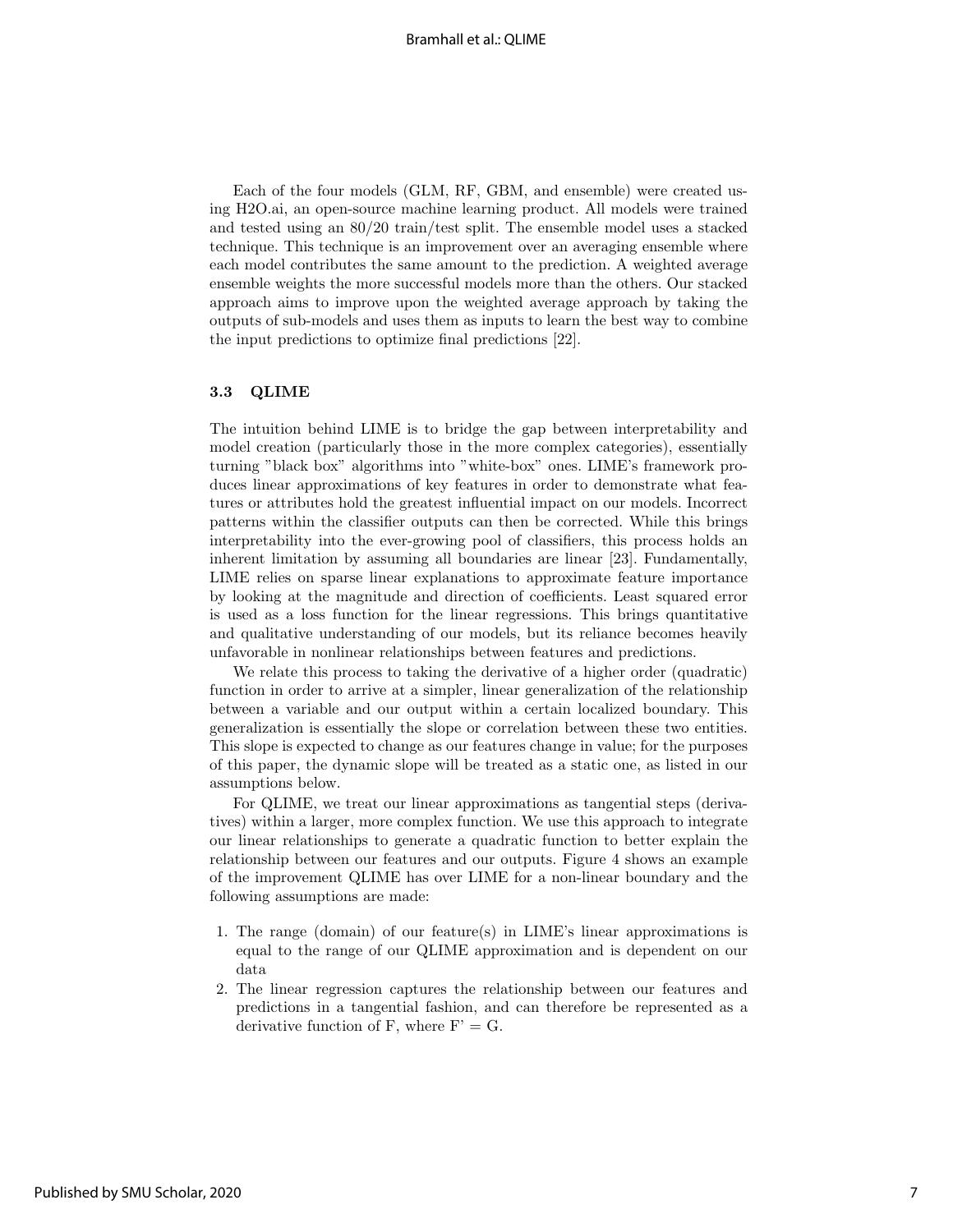3. The relationship between features and predictions then can be categorized as a higher order function by integrating G and reintroducing a bias, C:

$$
\int G = F + C \tag{2}
$$

- 4. The change in this relationship is either infinitely small or zero. That is, we make the assumption that there is only one curvature of best fit between our features and predictions.
- 5. For relationships where there is minimal gain in the loss function using a higher order function, a linear relationship will be approximated by the restricted range.



Fig. 4. A General Comparison of a Quadratic and Linear Approximation.

Where a linear relationship may result in some of our predictions being very close to or on the line itself, a higher order function may help differentiate these points into their proper categories. LIME outputs provide the weights of our features to indicate their significance and importance in their respective linear equations. Using these weights as a foundation, we can integrate them to backtrack and retrieve a higher order function in the following manner: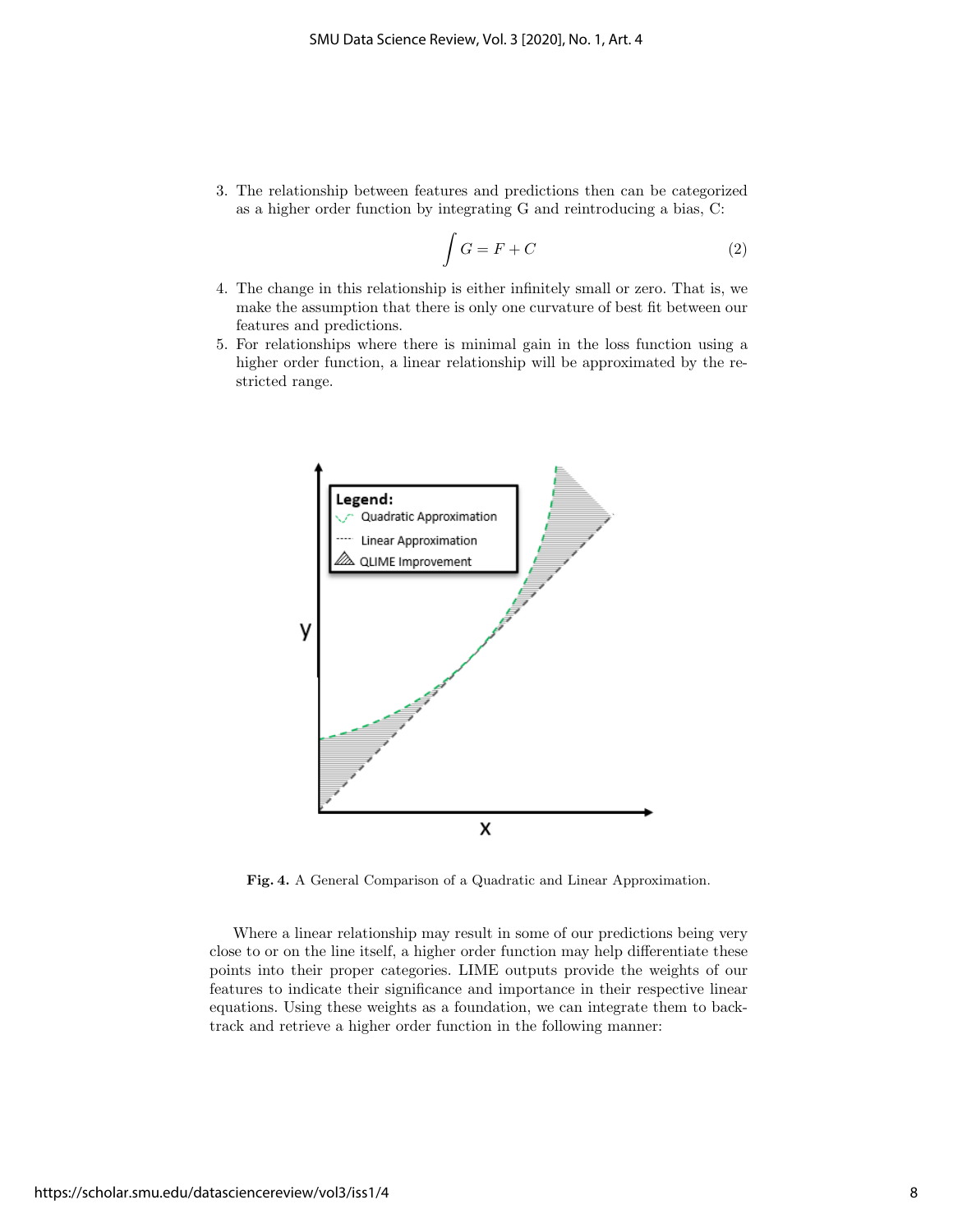If the coefficient between feature x and prediction G is 0.8, then we can establish the equation:

$$
G(x) = 0.8x\tag{3}
$$

Taking the integral of this relationship results in:

$$
\int Gdx = 0.8 \int xdx \tag{4}
$$

Since  $F' = G$  (as established in our assumptions above):

$$
F = \int G dx \tag{5}
$$

$$
F = 0.4x^2 + C \tag{6}
$$

A LIME coefficient that is greater than one will be more suggestive of a higher order relationship between our features and outputs due to a greater vertical stretch. A smaller LIME coefficient (between zero and one) will produce a vertical compression of our higher order relationship, yielding evidence of a more linear relationship between our features and our outputs. In both scenarios, we achieve a quadratic fit that is a parent function to our LIME linear equation and fit more uniformly to our data. Figure 5 shows where a quadratic fit to the data would improve a misclassification that a linear fit may produce.



Fig. 5. QLIME Misclassification Improvement.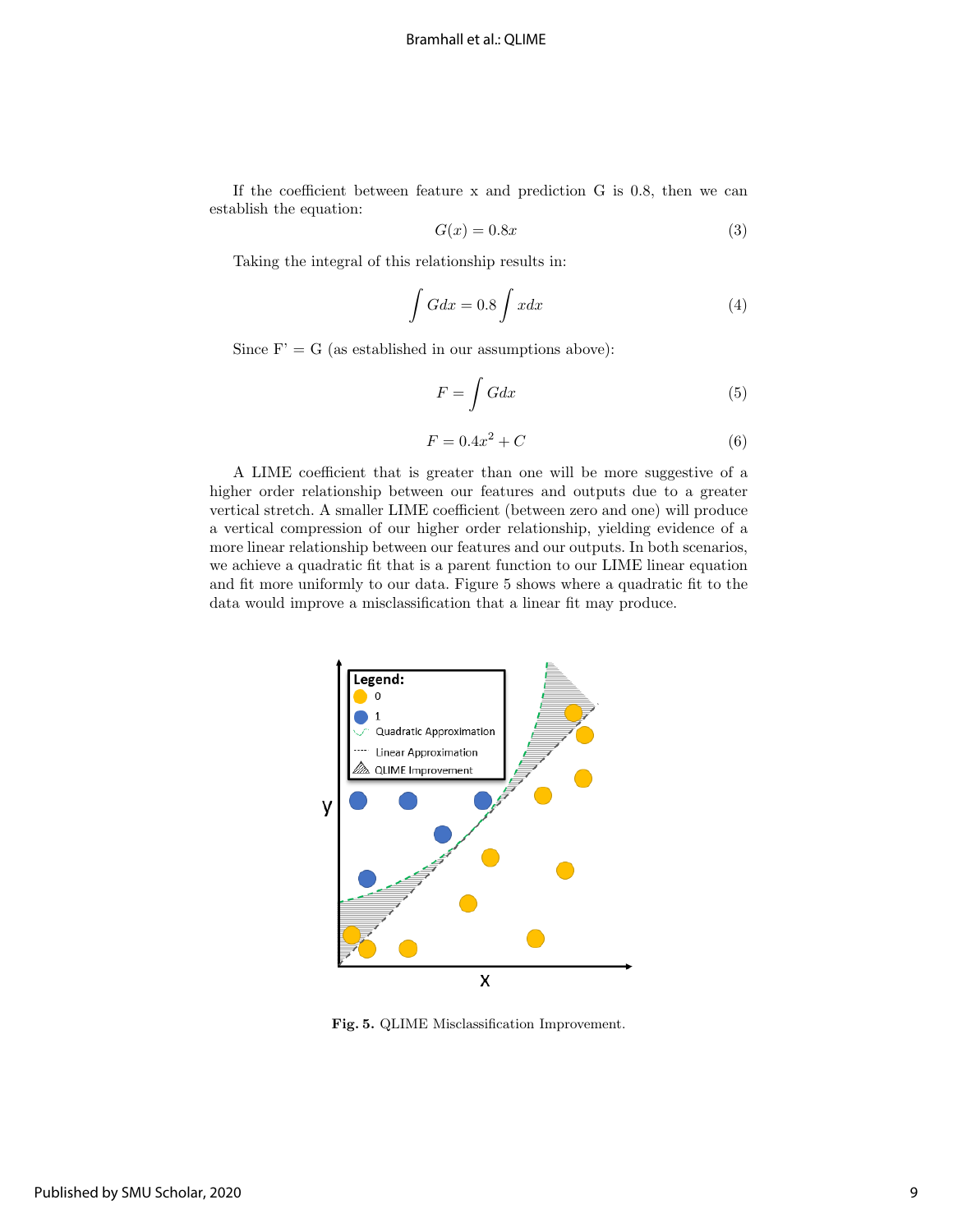Our workflow in Figure 6 involves multiple steps starting with the execution of the black box model to generate predictions. The target data or job candidate to interpret is selected, and a dense field of perturbations around the target data are created and weighted. Weights are determined by calculating the Euclidean distance between the target data and neighborhood observations. These weights are included in the data to create predictions using the black box model. The predictions are added as a feature to the data set used in the local model. The local model in LIME uses a linear model and this is where the quadratic transformation occurs. The coefficients are used for to explain the predictions of the target data or candidate.



Fig. 6. QLIME Workflow.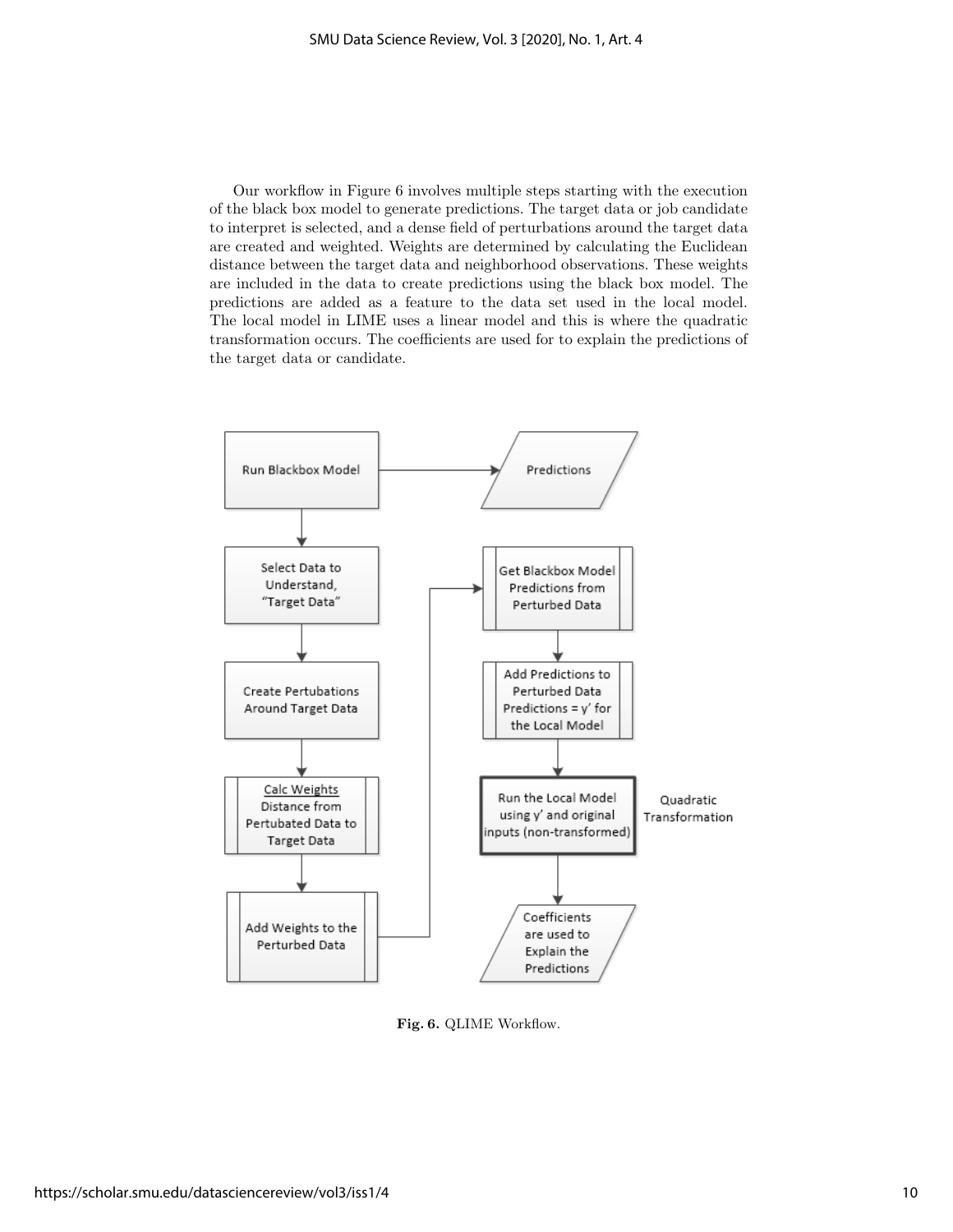# 4 Results

A generalized linear model, gradient boost model, random forest model, and stacked model using all three models were developed with parameters set to minimize the loss. The minimized loss is denoted by the area under the curve (AUC) value, a common performance metric for classification problems. These AUC values are shown in Table 2. We select the stacked ensemble model since it is a better representation of a black box model and refer to this model as our general model as opposed to the local model in LIME.

Table 2. The Model Results.

| Model                   | AUC    |
|-------------------------|--------|
| GLM                     | 0.6297 |
| GBM                     | 0.7093 |
| <b>RF</b>               | 0.7648 |
| Stacked Ensemble 0.7545 |        |

The top six features (of either ordinal, categorical, or numerical values) deemed as important for the general model using LIME are shown in Table 3 below. The most influential features are categorized as Job Shift Times, Location, Pay Rate, Education, Similarity of Job Description to Position Held, and Employee Job History. None of the features listed are surprising and make logical sense to impact the number of hours an employee works. For this data set in particular, neither LIME nor QLIME differ in their important features shown at the local level.

| Table 3. Important Features. |
|------------------------------|
|                              |

|    | Rank Features                                  |
|----|------------------------------------------------|
|    | 1 Job Shift Times                              |
| 2. | Location                                       |
|    | 3 Pay Rate                                     |
| 4  | Education                                      |
| 5. | Similarity of Job Description to Position Held |

6 Employee Job History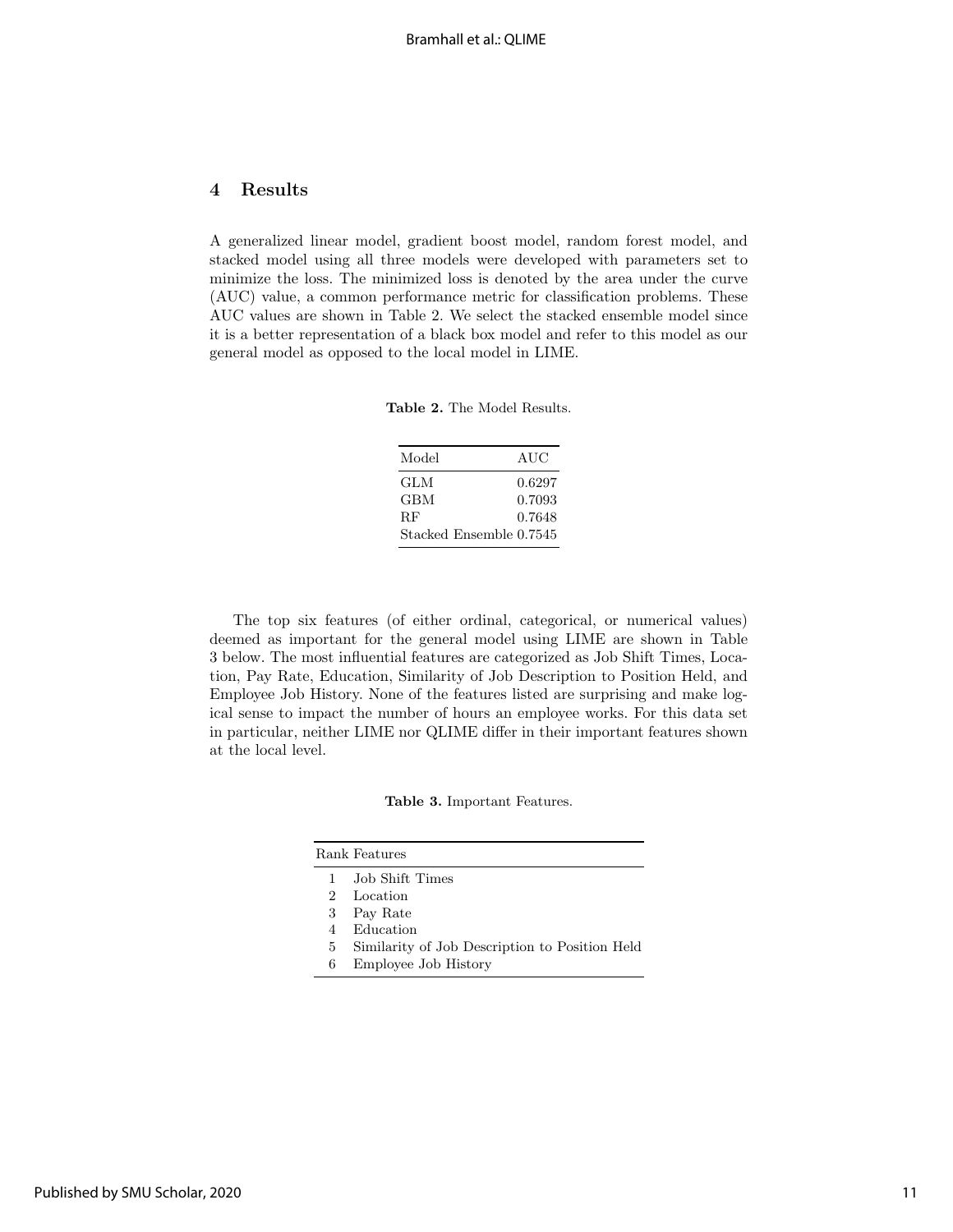To demonstrate the benefit of using QLIME over LIME, we select the most important continuous numeric feature, Pay Rate. Continuous data types best illustrate this type of improvement since we integrate over a continuous range of values local to the data. We iterate through several observations selected at random to determine the impact of introducing QLIME. Comparing the quadratic and linear fit to our data, we use the mean squared error (MSE) as our metric of comparison. In Table 4, we show the average MSE improvement that QLIME has over LIME for our label classifications.

Table 4. QLIME MSE Improvement Over LIME Using Pay Rate Feature.

|            | Label Class Improvement in MSE |  |
|------------|--------------------------------|--|
| $^{\circ}$ | 3.8%                           |  |
|            | $2.9\%$                        |  |

# 5 Analysis

Using data from a staffing company to build a predictive black box model, our work shows that applying a quadratic transformation at the local level for a continuous variable, Pay Rate, improves the fidelity of the model's approximation over LIME's linear approximation. Here, we discuss the benefits of using a quadratic approximation, taking into account some implications on the locality aspect of this framework and combat against bias.

#### 5.1 QLIME's Benefit

The important features remained the same in both LIME and QLIME. Both our quadratic proof of concept and LIME were implemented to quantify a continuous feature in both our class labels. QLIME's performance is validated as an improvement against LIME as measured by the MSE for Pay Rate on both label classes (Table 4). Although this improvement is small in magnitude, it is large in its implications. The quadratic estimator captured some subtleties within our data, and as a result, was a better fit for our data.

We attribute the improved performance to the non-linear approach within the local boundaries. In this paper, we demonstrated the benefit of using QLIME on tabular data with a non-linear boundary. LIME-based explainers can handle various other data types, and this improvement may be especially appreciated in image and audio data [24]. These data tend to encompass relationships that are non-linear in nature and their explainability may potentially benefit from a quadratic local model.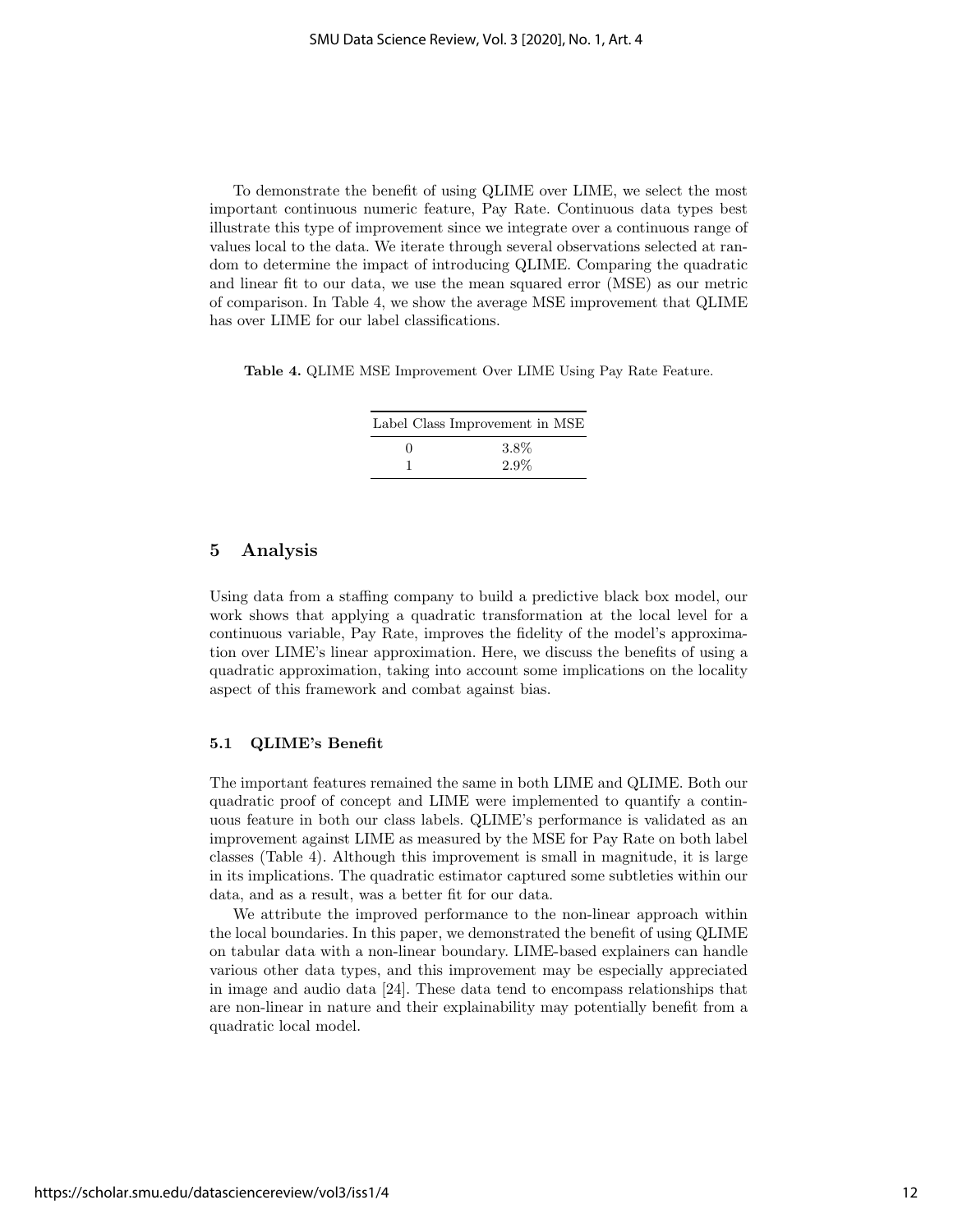#### 5.2 Locality Considerations

The locality of an observation is determined when fitting the local model by applying weights to the perturbed data. These weights are determined by calculating the distance between the perturbed data and the observation to be explained. There is no set rule for the locality  $(\Pi_x)$  range since the range is dependent on the data and model which requires some consideration.

A dense field of data around the target observation is recommended for best results to help the local model find boundaries [25] and a deterministic approach for creating perturbations can minimize unlikely data points in the perturbed data set [17]. An alternative method to generalize model decision logic involves input gradient penalties. This method is an extension of LIME's local perturbations, but can be more reliable in some instances [26].

#### 5.3 Bias

There is a higher order need for explainability beyond understanding feature attribution, which is the need for model transparency to minimize algorithmic bias. Personally identifiable information (PII) may be necessary in some models, however this leaves room for models with discriminatory or unethical decisions. Although interpretability itself is not sufficient to prevent bias, explainability is necessary for evaluating at a high level why a model makes particular decisions [27].

Biased models can have real world impact. For instance, in crime data analysis, a biased algorithm that over- stated the risk probability of people of color lead to longer sentencing, higher bail and skewed recidivism predictions [28]. There has also been an increase in legislation that requires interpretability [29], and human understandable explanations of model outcomes [30].

In any case, bias can be introduced into models intentionally or unintentionally. Detection often relies on subject matter expertise to review the features captured by an explainer for unexpected feature importance values. Additional steps to check for evidence of bias disparity is recommended [31]. This is especially true of models that may have been designed to intentionally exploit data [30].

# 6 Conclusion and Future Work

In this paper, we propose a quadratic framework (QLIME) that addresses the linear limitations of LIME and helps generalize the interpretations of black box models. The expansion of LIME that QLIME provides maintains the integrity and efficiency of LIME as an explainer while providing quadratic relationships between variables and predictions.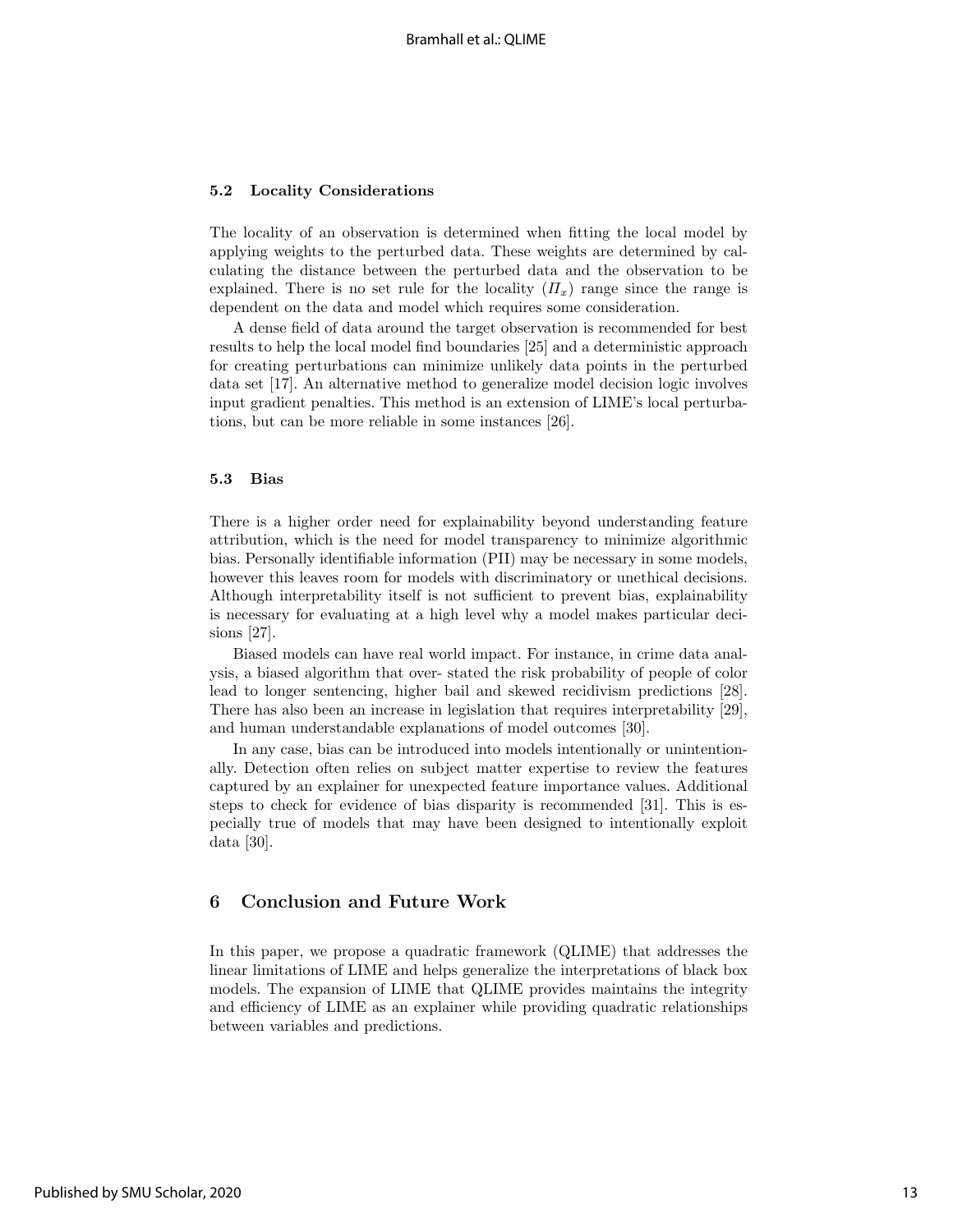The utility of QLIME is confirmed by comparing it to LIME in explaining a stacked black box ensemble model made of a generalized linear model, a random forest model, and a gradient boosting machine model. An improvement is seen using MSE as our comparison metric. This supports the proof of concept that the non-linear nature of QLIME offers an improvement over LIME, indirectly aiding the endeavor towards increased model adoption in industrial applications.

There are a number of methodologies to expand on the power of explainers. A limitation inherent to LIME (and subsequently QLIME) is the locality aspect. Expanding the local region would capture a larger population of possible values and further generalize the scope of work. Although varying by industrial and applicable domain, an investigation to expanding the local region warrants further investigation. However, larger ranges openly invite possible higher complexities. To offset this complication, increasing the order of our explainer beyond a quadratic approach to consider higher ordered polynomials (while keeping in mind the added complexity) is a viable option.

# 7 Acknowledgments

In memory of Jason Raguso (1971-2020), who provided guidance as our advisor on this project but passed before he could see our finished work. A special thanks to Nibhrat Lohia who adopted our team as our advisor.

### References

- 1. Sindhu Ghanta, Sriram Subramanian, Swaminathan Sundararaman, Lior Khermosh, Vinay Sridhar, Dulcardo Arteaga, Qianmei Luo, Dhananjoy Das, and Nisha Talagala. Interpretability and reproducability in production machine learning applications. arXiv, 2018.
- 2. Berrada M. Adadi, A. Peeking inside the black-box: A survey on explainable artificial intelligence (xai). IEEE, 6, 2018.
- 3. Radwa el Shawi, Youssef Sherif, Mouaz Al-Mallah, and Sherif Sakr. Interpretability in healthcare: A comparative study of local machine learning interpretability techniques. IEEE, 10.1109/CBMS.2019.00065, 2019.
- 4. Nina Olofsson. A machine learning ensemble approach to churn prediction: Developing and comparing local explanation models on top of a black-box classifier. PhD thesis, KTH Royal Institute of Technology School of Computer Science and Communication, Stockholm, Sweden, 6 2017.
- 5. Umang Bhatt, Alice Xiang, Shubham Sharma, Adrian Weller, Ankur Taly, Yunhan Jia, Joydeep Ghosh, Ruchir Puri, José M. F. Moura, and Peter Eckersley. Explainable machine learning in deployment. ArXiv, abs/1909.06342, 2019.
- 6. D. Martens E. J. de Fortuny. Active learning-based pedagogical rule extraction. IEEE transactions on neural networks and learning systems, 26(11):2664–2677, 2015.
- 7. J. Decosmo. What nobody tells you about machine learning. Forbes, 4 2019.
- 8. Ramon-Jeronimo J. M. Florez-Lopez, R. Enhancing accuracy and interpretability of ensemble strategies in credit risk assessment. a correlated-adjusted decision forest proposal. Elsevier, 42, 2015.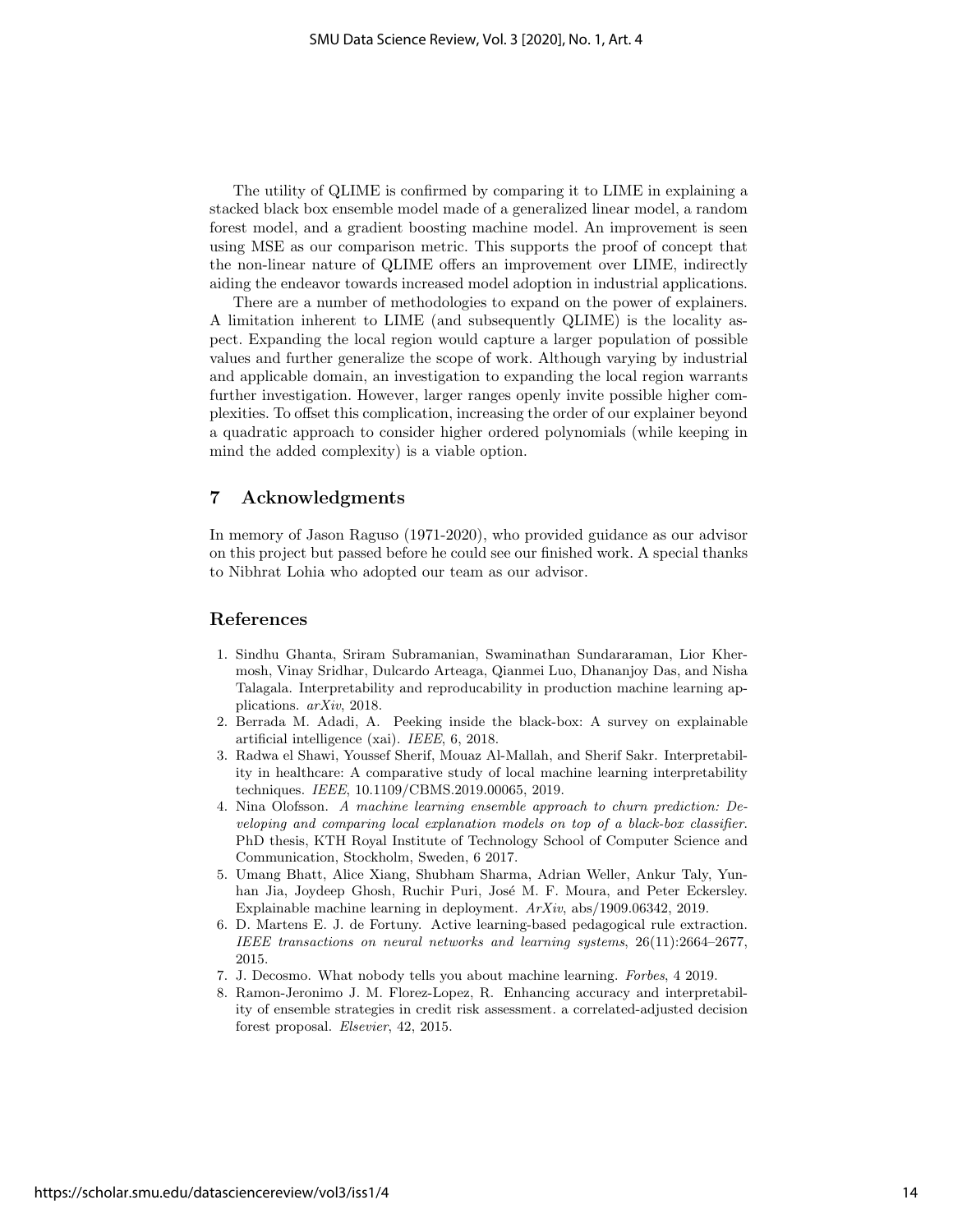- 9. Gajendra Katuwal and Robert Chen. Machine learning model interpretability for precision medicine. arXiv, 2016.
- 10. Haoxi Zhong, Yuzhon Wang, Cunchao Tu, Tianyang Zhang, Zhiyuan Liu, and Maosong Sun. Iteratively questioning and answering for interpretable legal judgment prediction. Association for the Advancement of Artificial Intelligence, 2020.
- 11. Hani Hagrass. Towards human-understandable, explainable ai. IEEE, 2018.
- 12. Gill N. Hall, P. An Introduction to Machine Learning Interpretability, pages 5–39. O'Reilly, Sebastopol, CA, 2019.
- 13. Mark Ibrahim, Melissa Louie, Ceena Modarres, and John W. Paisley. Global explanations of neural networks: Mapping the landscape of predictions. In Proceedings of the 2019 AAAI/ACM Conference on AI, Ethics, and Society, AIES '19, page 279–287, New York, NY, USA, 2019. Association for Computing Machinery.
- 14. Arnaz Malhi. Pca-based feature selection scheme for machine defect classification. IEEE transactions on instrumentation and measurement, 53(6):1517–1525, 12 2004.
- 15. Scott Lundberg and Su-In Lee. A unified approach to interpreting model predictions. In NIPS, 2017.
- 16. Alexandra Hotti, Jacob Malmberg, and Marcus Ohman. Implementing Machine Learning in the Credit Process of a Learning Organization While Maintaining Transparency Using LIME. PhD thesis, KTH Royal Institute of Technology School of Computer Science and Communication, Stockholm, Sweden, 2018.
- 17. Muhammad Rehman Zafar and Naimul Mefraz Khan. Dlime: A deterministic local interpretable model-agnostic explanations approach for computer-aided diagnosis systems. arXiv, 2019.
- 18. Yun Zhu, Faizan Javed, and Ozgur Ozturk. Semantic similarity strategies for job title classification. CoRR, abs/1609.06268, 2016.
- 19. Nelder J.A. McCullagh, P. Generalized Linear Models, pages 21–41. CRC Press LLC, Sebastopol, CA, 1989.
- 20. A. Cutler, D. Cutler, and Stevens J.R. Ensemble Machine Learning: Random Forests. Springer, Boston, MA.
- 21. Lubke G.H. Miller, P.J. and Bergeman C.J. McArtor, D.B. Finding structure in data using multivariate tree boosting. Psychological Methods, 21(4):583–602, 2016.
- 22. Polley E.J. Hubbard A.E. Van der Laan, M.J. Super learner. Statistical Applications in Genetics and Molecular Biology, 6(1):583–602, 2007.
- 23. Marco Ribeiro, Sameer Singh, and Carlos Guestrin. "why should i trust you?" explaining the predictions of any classifier. KDD '16 Proceedings of the 22nd ACM SIGKDD International Conference on Knowledge Discovery and Data Mining, pages 1135 – 1144, 8 2016.
- 24. Sturm B.L. Dixon S. Mishra, S. Local interpretable model-agnostic explanations for music content analysis. In Proceedings of the 18th International Society for Music Information Retrieval Conference (ISMIR), pages 537 – 543, Suzhou, China, October 2017.
- 25. et. al. Altman, T. Limitations of interpretable machine learning. https://compstatlmu.github.io/iml methods limitations/lime-neighbor.html, 8 2019. Student Seminar, Computational Statistics, LMU 2019.
- 26. Andrew Slavin Ross, Michael C. Hughes, and Finale Doshi-Velez. Right for the right reasons: Training differentiable models by constraining their explanations. International Joint Conference on Artificial Intelligence, 2017.
- 27. Leilani H. Gilpin, David Bau, Ben Z. Yuan, Ayesha Bajwa, Michael Michael Specter, and Lalana Kagal. Explaining explanations: An overview of in-